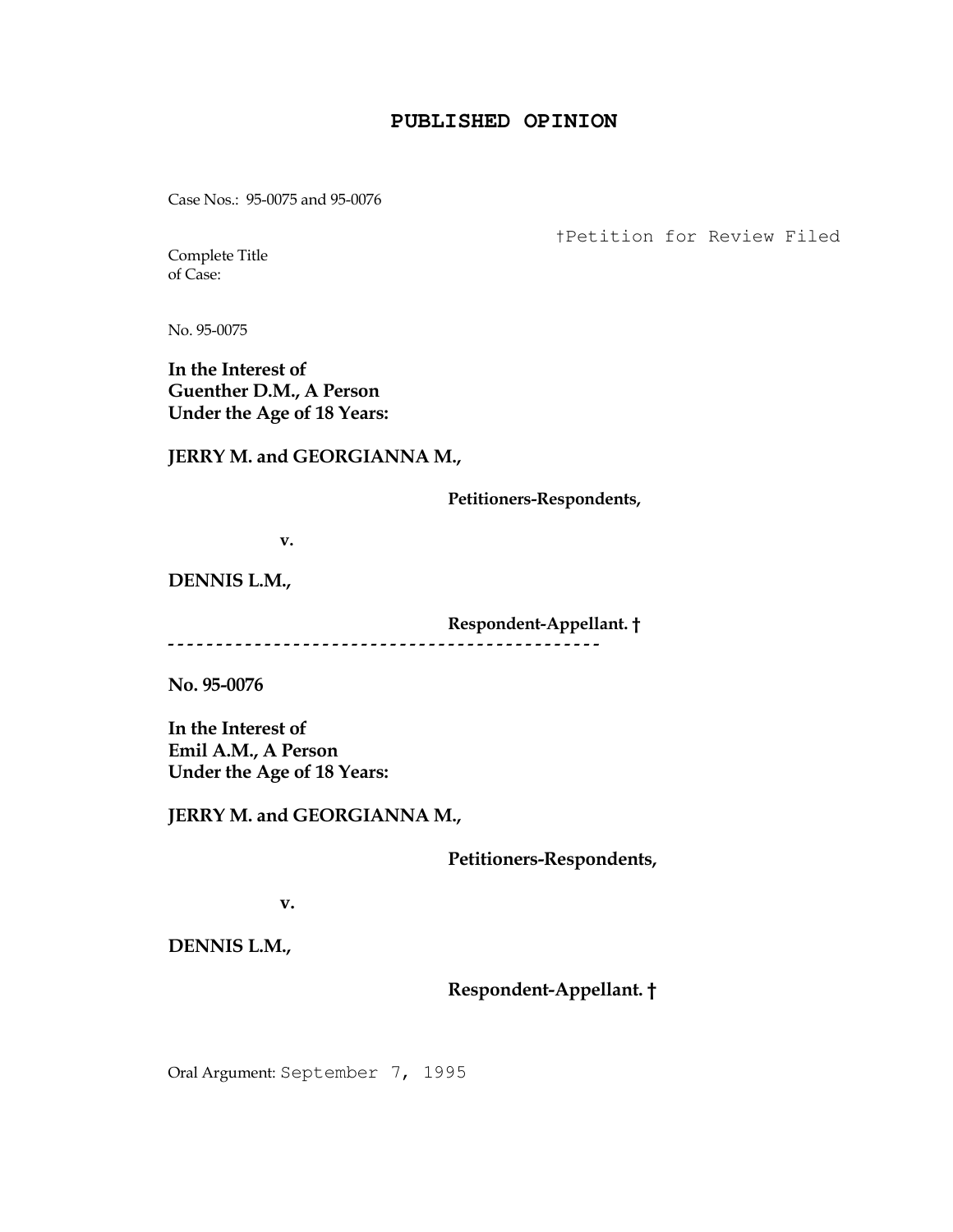# **COURT COURT OF APPEALS OF WISCONSIN**

| Opinion Released: | November 1, 1995 |  |
|-------------------|------------------|--|
| Opinion Filed:    | November 1, 1995 |  |

| Source of APPEAL       | Appeal from orders |                               |
|------------------------|--------------------|-------------------------------|
| <b>Full Name JUDGE</b> | COURT:             | Circuit                       |
| Lower Court.           | COUNTY:            | Ozaukee                       |
| (If "Special",         |                    | <b>JUDGE: WARREN A. GRADY</b> |
| so indicate)           |                    |                               |

JUDGES: Anderson, P.J., Nettesheim and Snyder, JJ. Concurred: Dissented:

### Appellant

ATTORNEYSOn behalf of the respondent-appellant, the cause was submitted on the briefs and oral argument of Tim Provis of Port Washington.

### Respondent

ATTORNEYSOn behalf of the petitioner-respondent, the cause was submitted on the brief of Christopher L. O'Byrne and Christopher R. Behrens of McManus & O'Byrne of Port Washington. Oral argument by Christopher L. O'Byrne

# Guardian

Ad Litem There was a brief and oral argument by Guardian ad Litem, Eric E. Eberhardt of Runkel, Ansay & Eberhardt of Port Washington.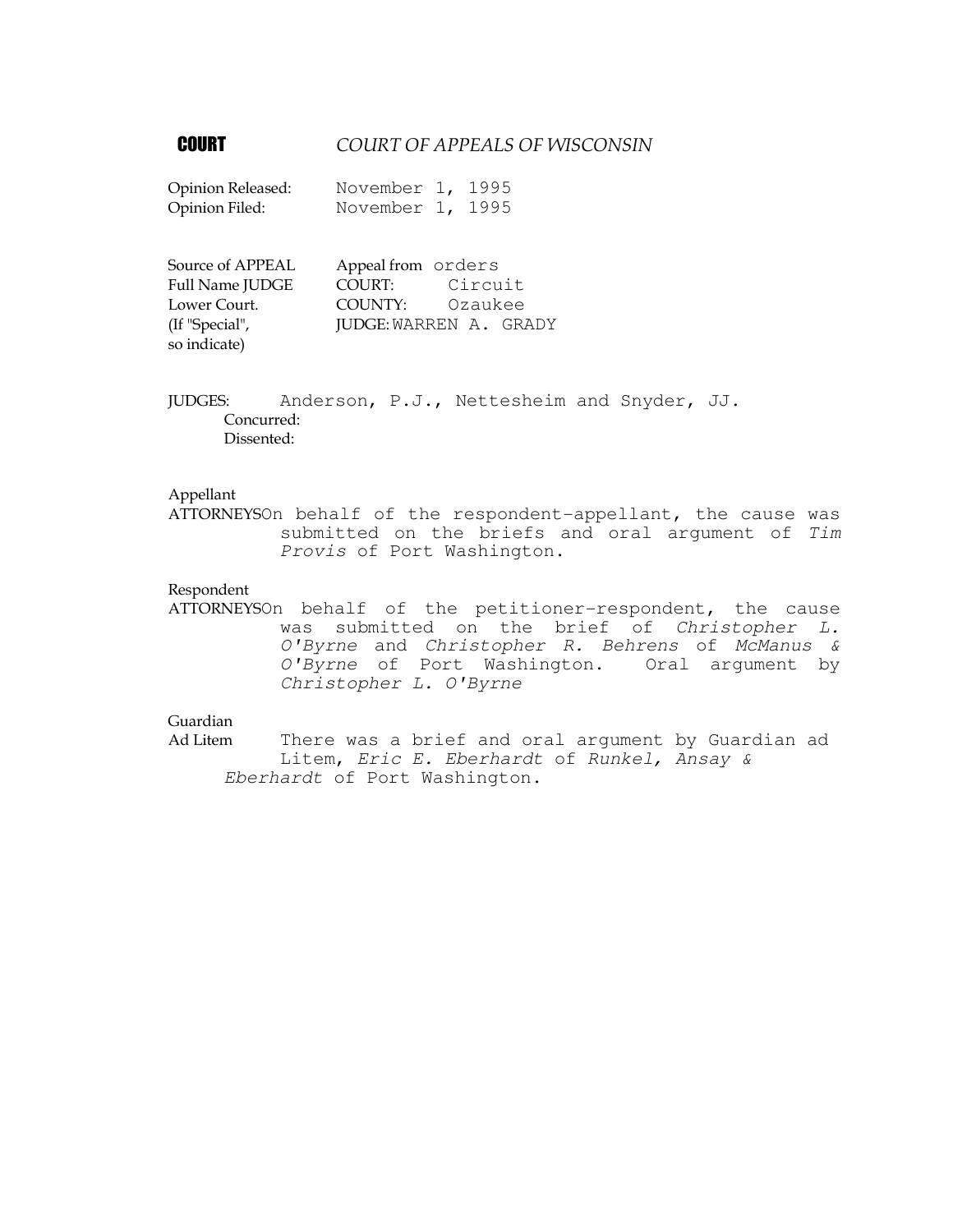# **COURT OF APPEALS DECISION DATED AND RELEASED**

# NOVEMBER 1, 1995<br>
NOTICE

A party may file with the Supreme Court a petition to review an adverse decision by the Court of Appeals. See § 808.10 and RULE 809.62, STATS.

This opinion is subject to further editing. If published, the official version will appear in the bound volume of the Official Reports.

### Nos. 95-0075 95-0076

# STATE OF WISCONSIN IN COURT OF APPEALS

No. 95-0075

In the Interest of Guenther D.M., A Person Under the Age of 18 Years:

JERRY M. and GEORGIANNA M.,

Petitioners-Respondents,

v.

DENNIS L.M.,

Respondent-Appellant.

No. 95-0076

In the Interest of Emil A.M., A Person Under the Age of 18 Years:

JERRY M. and GEORGIANNA M.,

- - - - - - - - - - - - - - - - - - - - - - - - - - - - - - - - - - - - - - - - - - - - -

Petitioners-Respondents,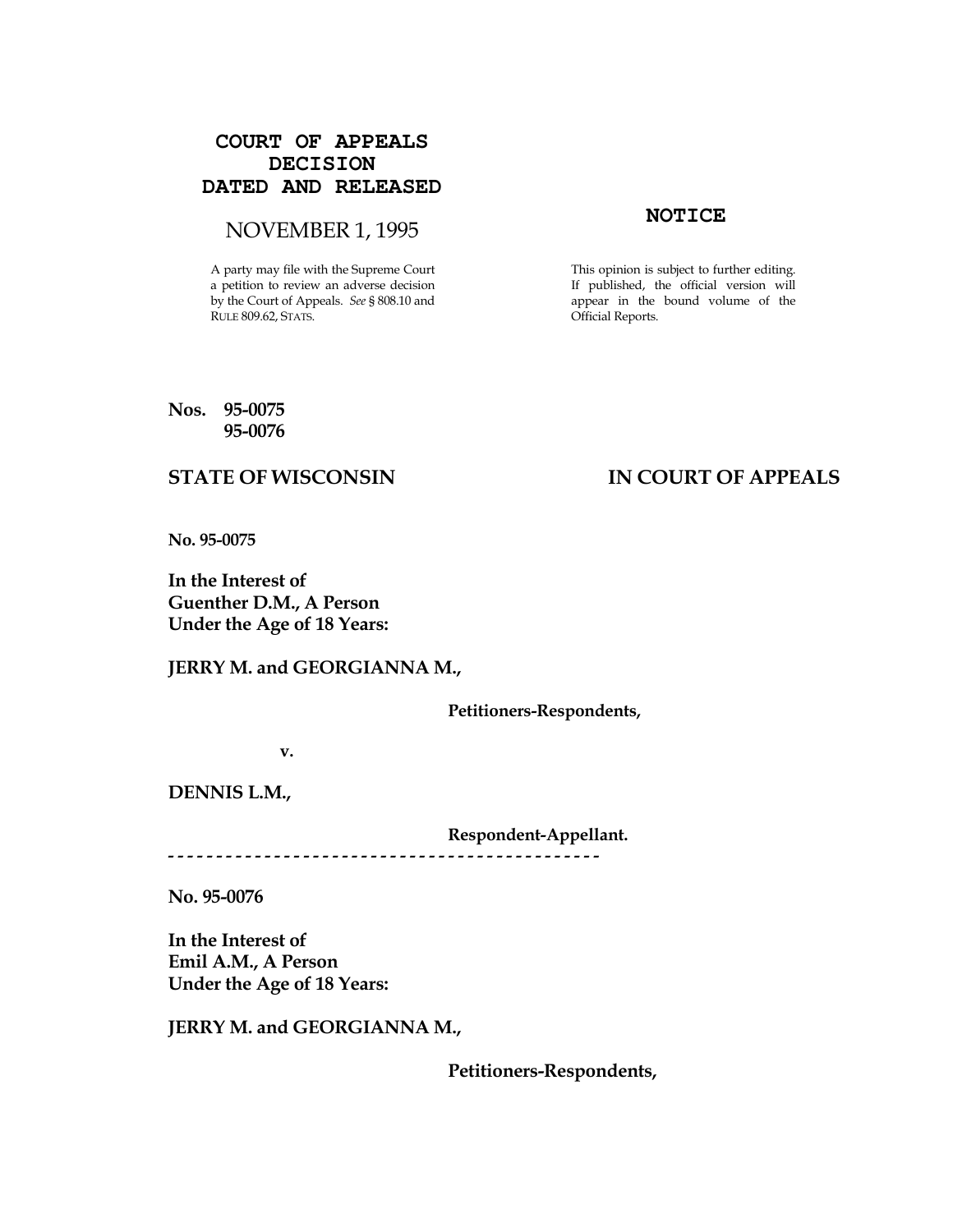v.

### DENNIS L.M.,

i

# Respondent-Appellant.

 APPEALS from orders of the circuit court for Ozaukee County: WARREN A. GRADY, Judge. Affirmed.

Before Anderson, P.J., Nettesheim and Snyder, JJ.

 ANDERSON, P.J. Dennis L.M. appeals from orders of the trial court terminating his parental rights and orders denying his motion for a new trial. We conclude that the trial court correctly excluded evidence of Dennis's postincident contact with the children and the length of his incarceration as not being applicable under § 48.415(5), STATS., and properly excluded Dennis's requested jury instruction on substantial threat. We further conclude that there are no grounds for a discretionary reversal and that the trial court considered the children's wishes in making a "best interests" determination. Accordingly, we affirm the trial court.

 Jerry M., the children's grandfather, filed petitions for the termination of Dennis's parental rights to Emil A.M. (d.o.b. 6/10/83) and Guenther D.M. (d.o.b. 3/23/87). The trial court determined that the applicable ground for termination was child abuse pursuant to § 48.415(5), STATS. <sup>1</sup> Dennis

<sup>1</sup> After this action was commenced, the Wisconsin legislature enacted § 48.415(8), STATS., which establishes the intentional homicide of a parent as grounds for termination of parental rights. Subsection (8) became effective April 23, 1994. This potential issue was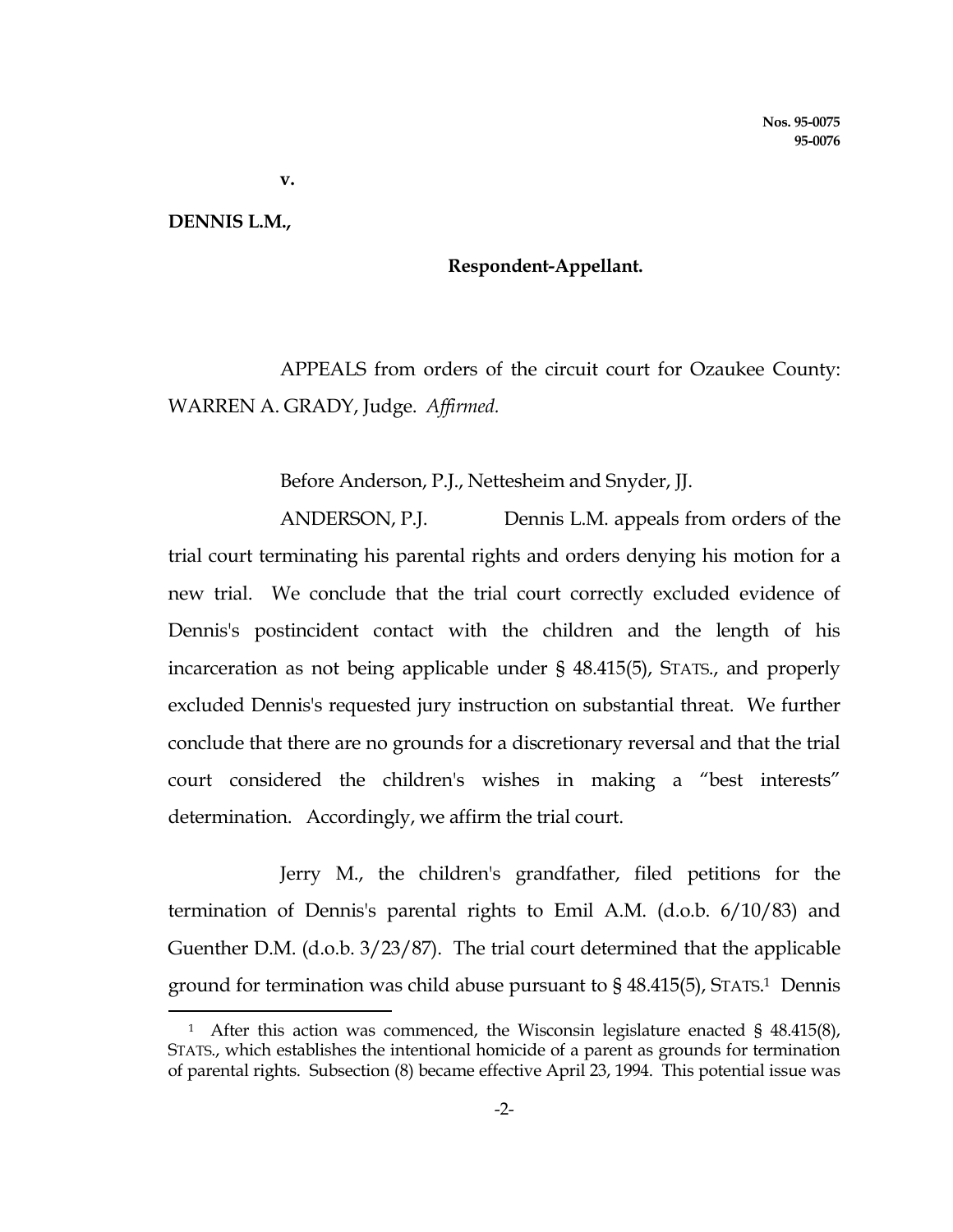was convicted of the first-degree intentional homicide of the children's mother, contrary to §§ 940.01(1), 939.63(1)(a)2 and 939.64(2), STATS.; two counts of confining a person without consent, contrary to §§ 940.305 and 939.63(1)(a)2, STATS.; and two counts of false imprisonment, contrary to §§ 940.30 and 939.63(1)(a)4, STATS.

 When Emil was three or four years old, he lived with his parents in New Mexico. During this time, Dennis exposed Emil to his use of cocaine on one occasion. Sometime after the family moved back to Wisconsin, Emil, Guenther and their mother moved to a shelter for battered families. Emil testified that they moved to the shelter because Dennis was "hitting us and that he was drinking so much.<sup>"2</sup> Eventually, they moved to an apartment. One evening, Dennis went to the apartment armed with a gun and took the family prisoner. The next day, Dennis released the children. As the children were leaving the apartment, Emil testified that Dennis was pointing a gun at his mother. As he was waiting in his grandfather's car, he heard a gunshot and knew that his mother had been shot.

(..continued) not raised by the parties on appeal.

<sup>2</sup> Emil testified that while in Wisconsin he witnessed Dennis's drinking:

Q Do you know how often you would see him drinking?

- A Usually every weekend. That's the times that I would see him at home. But every day he would go down to the bar and have some beer.
- Q Do you know, when he would go out to the bars, when he would get home?
- A A lot of times real late.

....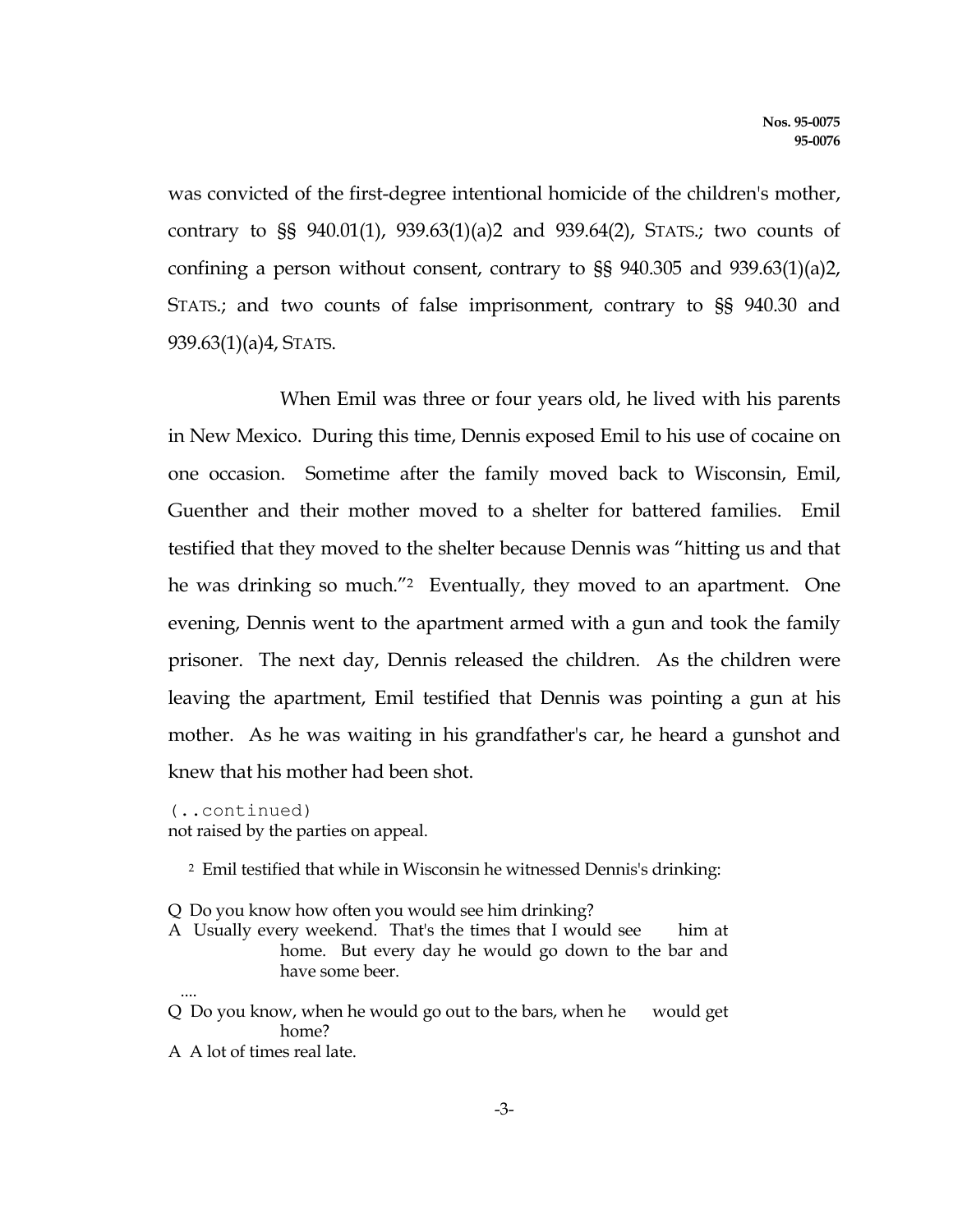Prior to the fact-finding hearing, Dennis brought motions regarding the conduct of the proceeding. During the hearing on these motions, the court ruled that evidence of Dennis's pattern of behavior towards the children after the murder would not be relevant. The fact-finding hearing was held before a jury. The jury found that the evidence demonstrated child abuse as grounds for terminating Dennis's parental rights. At the dispositional hearing, the court found that it was in the boys' best interests to terminate Dennis's parental rights. Dennis appeals.

 Dennis raises several issues on appeal. He argues that: (1) the exclusion of evidence on the issue of "substantial threat" violated his right to present evidence on his own behalf, (2) the court's refusal to give the requested jury instruction on "substantial threat" denied Dennis a fair hearing, (3) discretionary reversal is justified because the real controversy was not fully tried, and (4) the court erred in failing to consider the wishes of the children in its determination that termination was in their best interests.

## Exclusion of Evidence

 Initially, Dennis argues that the court's exclusion of evidence on the issue of "substantial threat" violated his right to present evidence on his own behalf. Dennis states that the court refused to allow him to present evidence of his contact with the boys since the murder and to present a certified copy of his judgment of convictions to show the length of his sentences. Dennis contends that the court excluded relevant evidence that he would be unable to be much of a threat to his sons since he would be incarcerated for the entirety of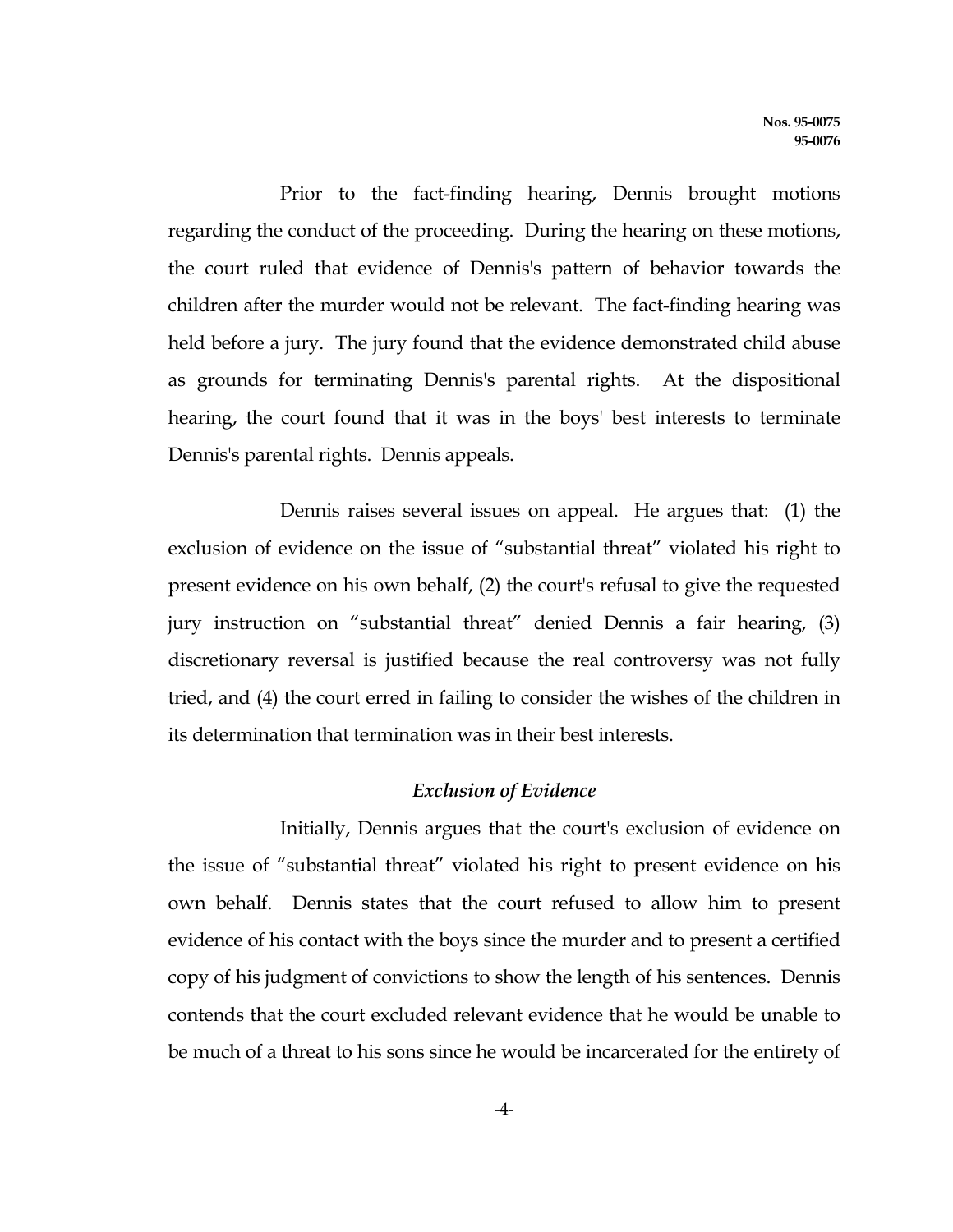their childhood.

 We agree with Dennis that the standard of review governing this issue is de novo. While a court's decision to admit or exclude evidence is generally discretionary, State v. Jenkins, 168 Wis.2d 175, 186, 483 N.W.2d 262, 265 (Ct. App.), cert. denied, 113 S. Ct. 608 (1992), the juvenile court's decision was based on its interpretation of § 48.415(5), STATS. The interpretation of a statute is a question of law which this court reviews without deference to the trial court. K.N.K. v. Buhler, 139 Wis.2d 190, 199, 407 N.W.2d 281, 286 (Ct. App. 1987).

Section 48.415(5), STATS., provides in relevant part:

 CHILD ABUSE. Child abuse may be established by a showing that the parent has exhibited a pattern of abusive behavior which is a substantial threat to the health of the child who is the subject of the petition and a showing of either of the following:

 (a) That the parent has caused death or injury to a child or children resulting in a felony conviction.

When interpreting a statute, we first look to the plain language of the statute. Marshall-Wisconsin Co. v. Juneau Square Corp., 139 Wis.2d 112, 133, 406 N.W.2d 764, 772 (1987). If a statute is clear and unambiguous, we need not look beyond its plain language in order to ascertain its meaning. J.A.L. v. State, 162 Wis.2d 940, 962, 471 N.W.2d 493, 502 (1991). We conclude that § 48.415(5) is unambiguous for purposes of this appeal.

Dennis argues that "the 'substantial threat' element of §48.415(5), Stats., necessarily involves assessment of present and future events so relevant evidence of the parent's present behavior must be admitted." We disagree. The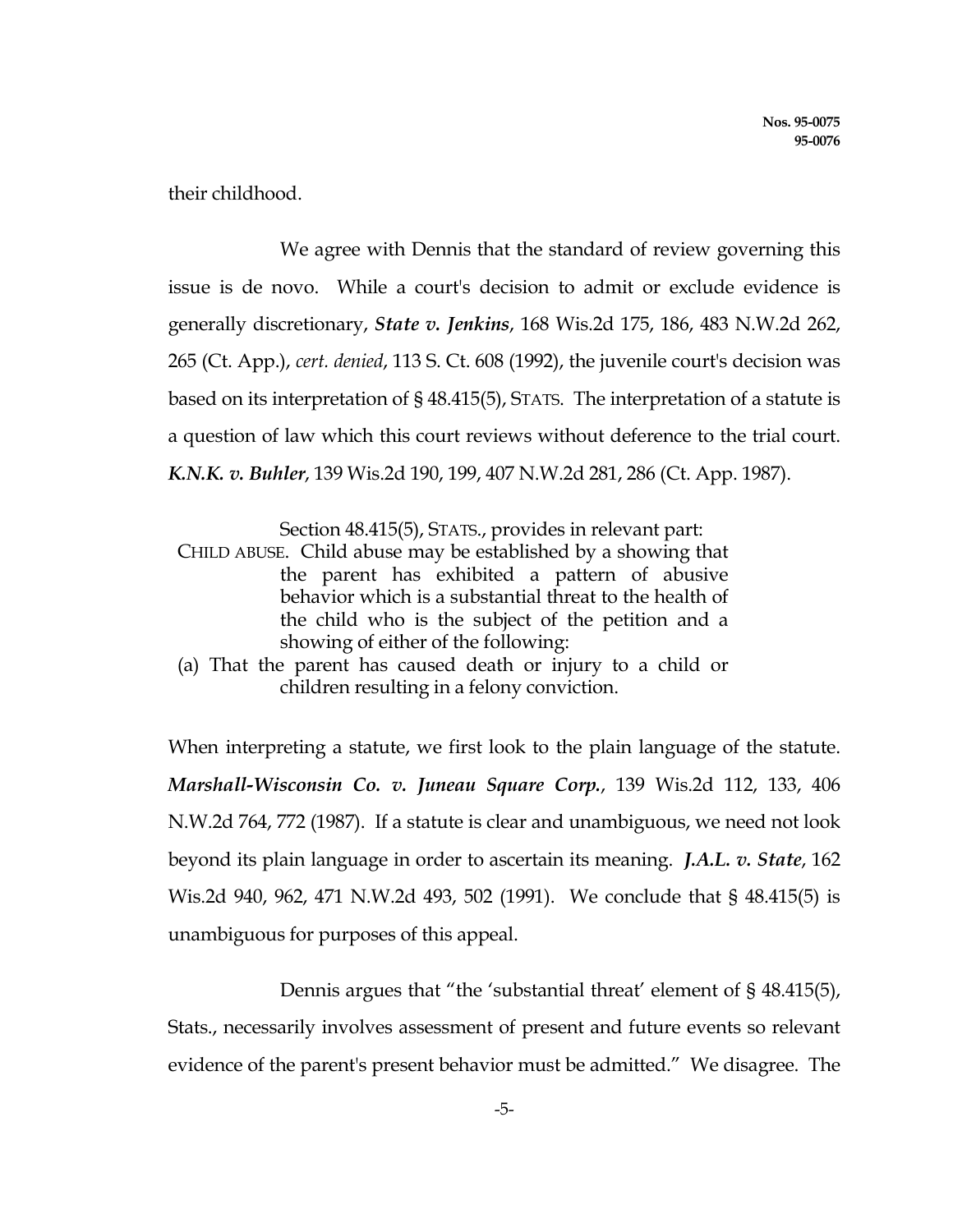statute clearly refers to behavior that has occurred in the past and was a threat to the children's welfare. Dennis's past abusive behavior<sup>3</sup> and his false imprisonment of the children were a threat to the children. The language "substantial threat" refers back to the phrase "has exhibited a pattern." There is nothing in § 48.415(5) that would require a trial court to consider postincident contact and the length of Dennis's incarceration. We conclude that the inquiry into whether a parent "has exhibited a pattern of abusive behavior which is a substantial threat" to the health of the child ends at the time of the felony conviction.<sup>4</sup>

 We agree with the guardian ad litem that to read the statute as Dennis asks would render child abuse virtually unprovable in any proceeding where a parent engages in a pattern of abusive behavior, has caused death or injury to a child resulting in a felony conviction, and "is involuntarily separated from the child for an extended period of time due to incarceration, and by reason of the incarceration alone is unable to be a 'present,' much less substantial, threat to the health of the child." In construing a statute, we must

e<br>S

<sup>3</sup> Prior to Dennis's false imprisonment of the children, he exhibited a pattern of abusive behavior towards them. Emil testified that Dennis "used to tickle us so hard that we got to the point of crying. And he would dig into our skin when he was tickling us. And sometimes we would start yelling stop, and he would just start laughing and keep tickling us." Dennis exposed Emil to his use of cocaine while the family resided in New Mexico. After the family moved back to Wisconsin, Emil, Guenther and their mother moved to a shelter for battered families. Emil testified that the reason for the move was that his father was "hitting us and that he was drinking so much."

<sup>4</sup> In his appellate brief, Dennis alludes to constitutional issues which we deem to be not fully developed. Regardless, our disposition of this appeal would not require us to reach these potential issues.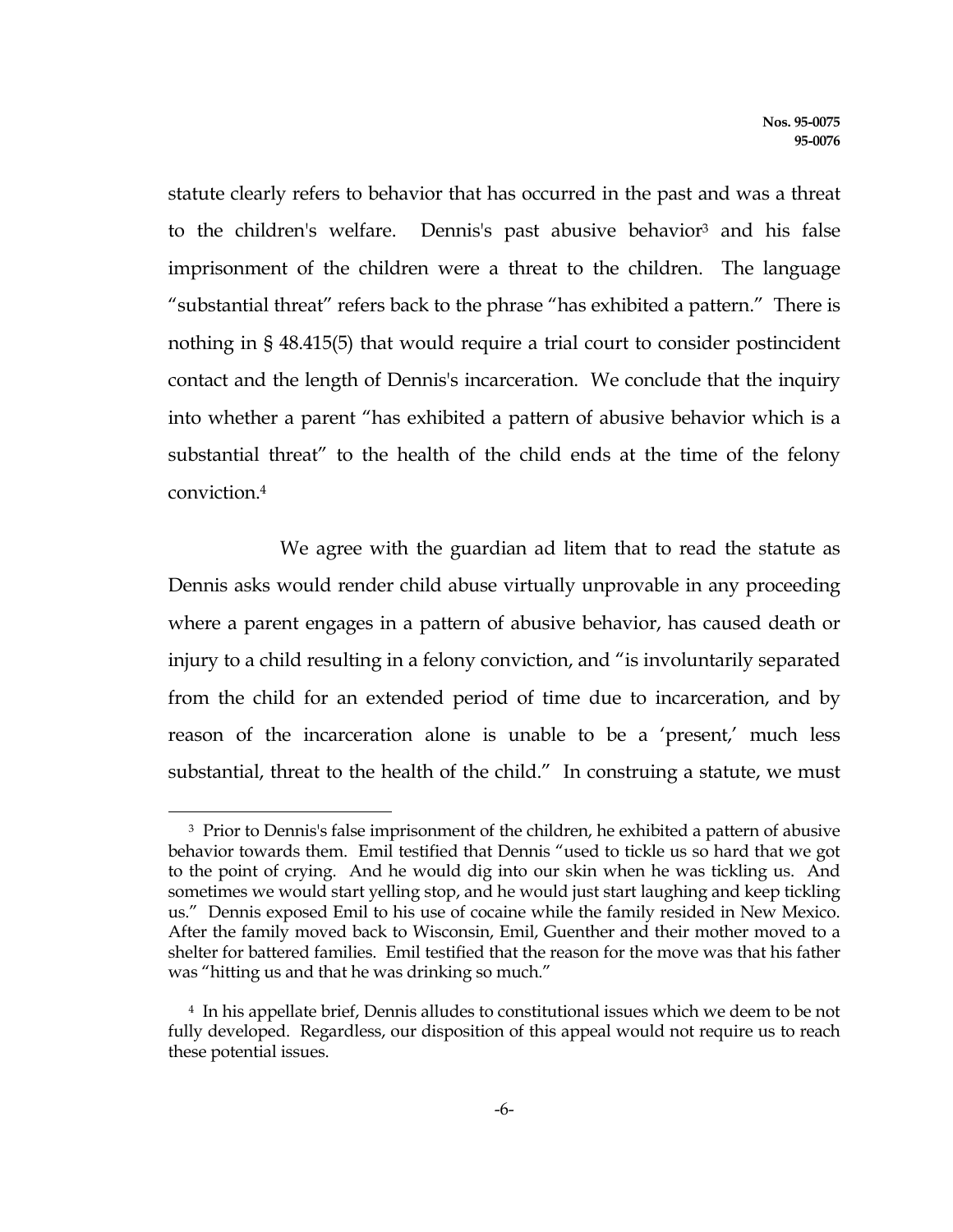interpret it in such a way as to avoid an absurd or unreasonable result. *State v*. Moore, 167 Wis.2d 491, 496, 481 N.W.2d 633, 635 (1992).

# Proposed Jury Instruction

 Next, Dennis argues that the court erred in refusing his requested jury instruction on "substantial threat." As long as jury instructions fully and fairly inform the jury of the law applicable to the particular case, the trial court has discretion in deciding which instructions will be given. Farrell v. John Deere Co., 151 Wis.2d 45, 60, 443 N.W.2d 50, 54 (Ct. App. 1989). If the overall meaning communicated by the instructions was a correct statement of the law, no grounds exist for reversal. Fischer v. Ganju, 168 Wis.2d 834, 850, 485 N.W.2d 10, 16 (1992). Whether jury instructions are a correct statement of the law is a question of law that we review de novo. See State v. Neumann, 179 Wis.2d 687, 699, 508 N.W.2d 54, 59 (Ct. App. 1993).

 Dennis argues: "The court instructed at some length on the issue of psychological harm but on 'substantial threat' the instructions merely repeated the statutory language. Instructing the jurors in this manner misled them into believing the 'substantial threat' element of the statute was unimportant." The trial court rejected Dennis's proposed jury instruction which stated:

 It is the theory of Dennis [L.M.] that the pattern of abusive behavior, if any is found by the Jury, must continue to be a substantial threat to the health of Emil and Guenther [M.] in order for the jury to consider him an unfit parent. If [Dennis] exhibited a pattern of abuse that was a substantial threat to the health of the children in the past, but does not presently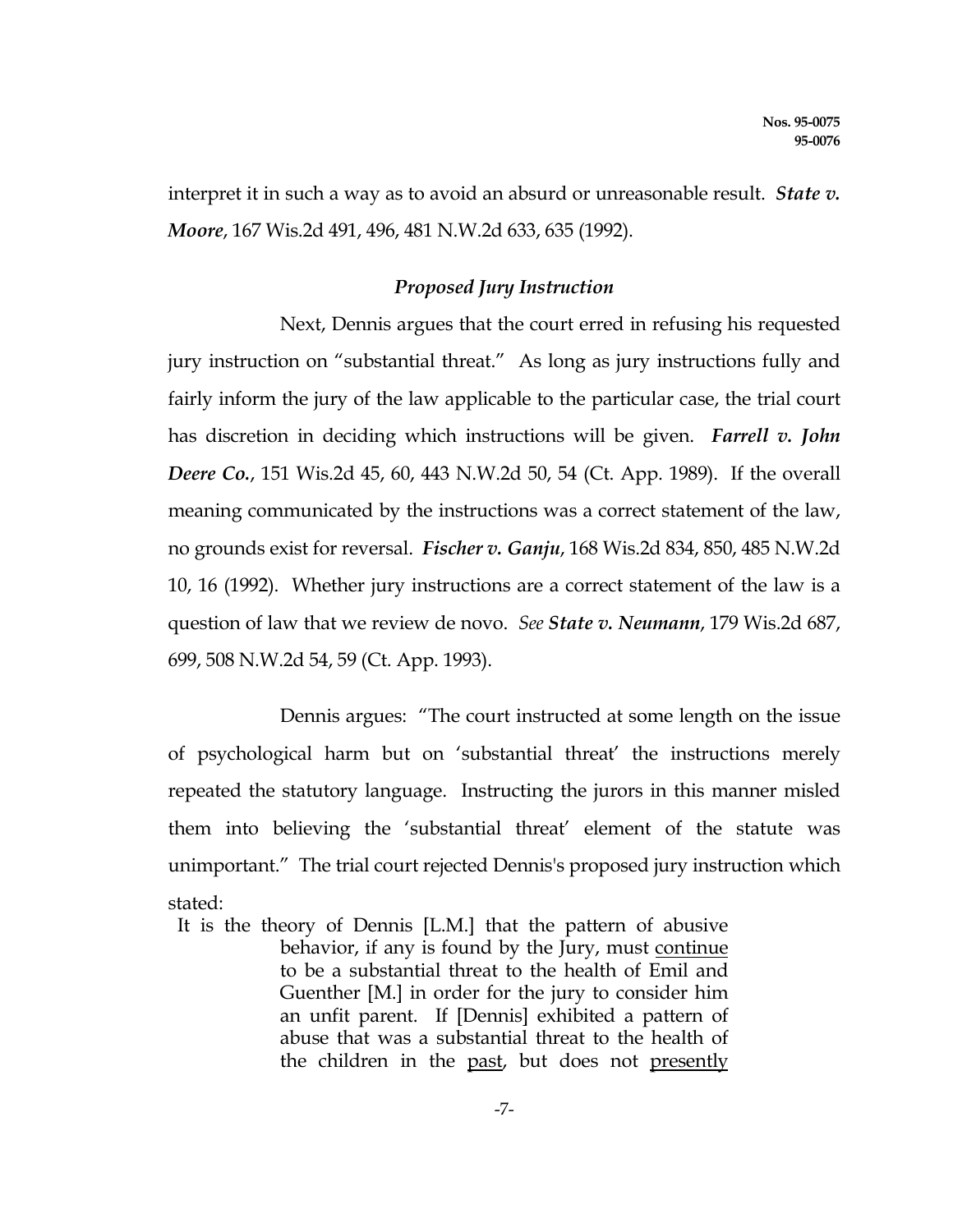exhibit such a pattern, and is unlikely to exhibit such a pattern in the future, he cannot be found unfit.

 We agree with the guardian ad litem that Dennis's proposed instruction is legally deficient. There is no language in § 48.415(5), STATS., that the threat must be present and continuing. Dennis's jury instruction misstates the law. To read Dennis's proposed language into § 48.415(5) would lead to absurd results which we must avoid. See Moore, 167 Wis.2d at 496, 481 N.W.2d at 635.

 An additional ground upon which to affirm the trial court's refusal to give the instruction is that the jury does not decide the fitness of the parent. According to § 48.424(4), STATS., if grounds for the termination of parental rights are found by the jury, the court shall find the parent unfit. Here, Dennis's proposed instruction incorrectly requests the jury to determine the issue of fitness rather than focusing solely on whether grounds for termination exist. The trial court was correct in refusing to give the instruction.

## Discretionary Reversal

 Dennis argues that a discretionary reversal is justified pursuant to § 752.35, STATS., because the "substantial threat" issue was never properly submitted to the jury and so the real controversy was not fully tried. Section 752.35 provides: In an appeal to the court of appeals, if it appears from the record that the real controversy has not been fully tried, or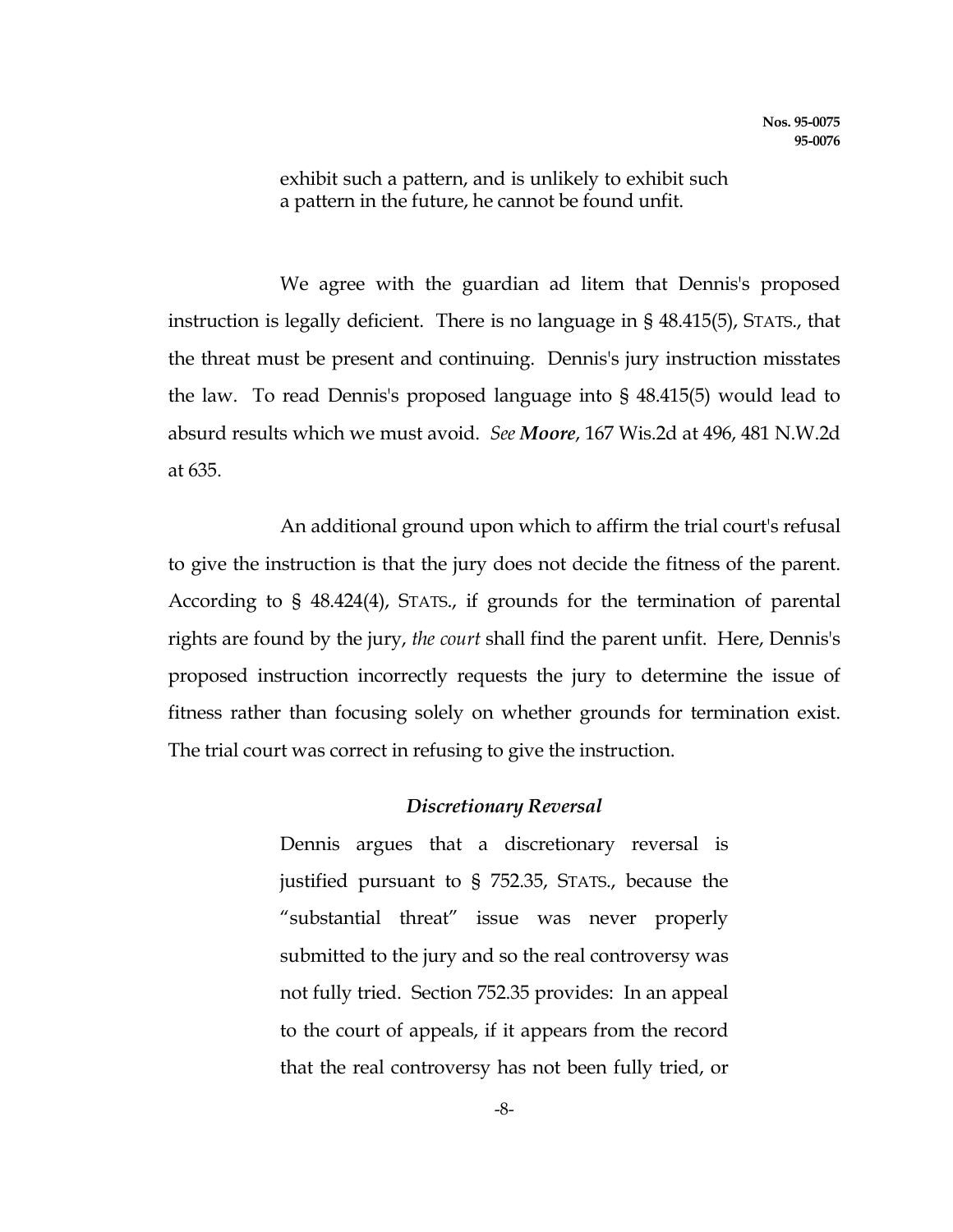that it is probable that justice has for any reason miscarried, the court may reverse the judgment or order appealed from, regardless of whether the proper motion or objection appears in the record and may direct the entry of the proper judgment or remit the case to the trial court for entry of the proper judgment or for a new trial, and direct the making of such amendments in the pleadings and the adoption of such procedure in that court, not inconsistent with statutes or rules, as are necessary to accomplish the ends of justice.

 We reject Dennis's request for a discretionary reversal. Based on our discussion of the other issues, particularly the issue of "substantial threat," we conclude that there is no evidence which would persuade us to reverse the trial court on the basis that the real controversy has not been fully tried or that justice has miscarried.

# Best Interests Determination

 Dennis contends that "the trial court's 'best interests' determination was erroneous because it failed to consider the wishes of the child." The decision to terminate parental rights is within the discretion of the trial court. Rock County Dep't of Social Servs. v. K.K., 162 Wis.2d 431, 441, 469 N.W.2d 881, 885 (Ct. App. 1991). We will not overturn the trial court's decision unless there has been an erroneous exercise of discretion. See id. at 442, 469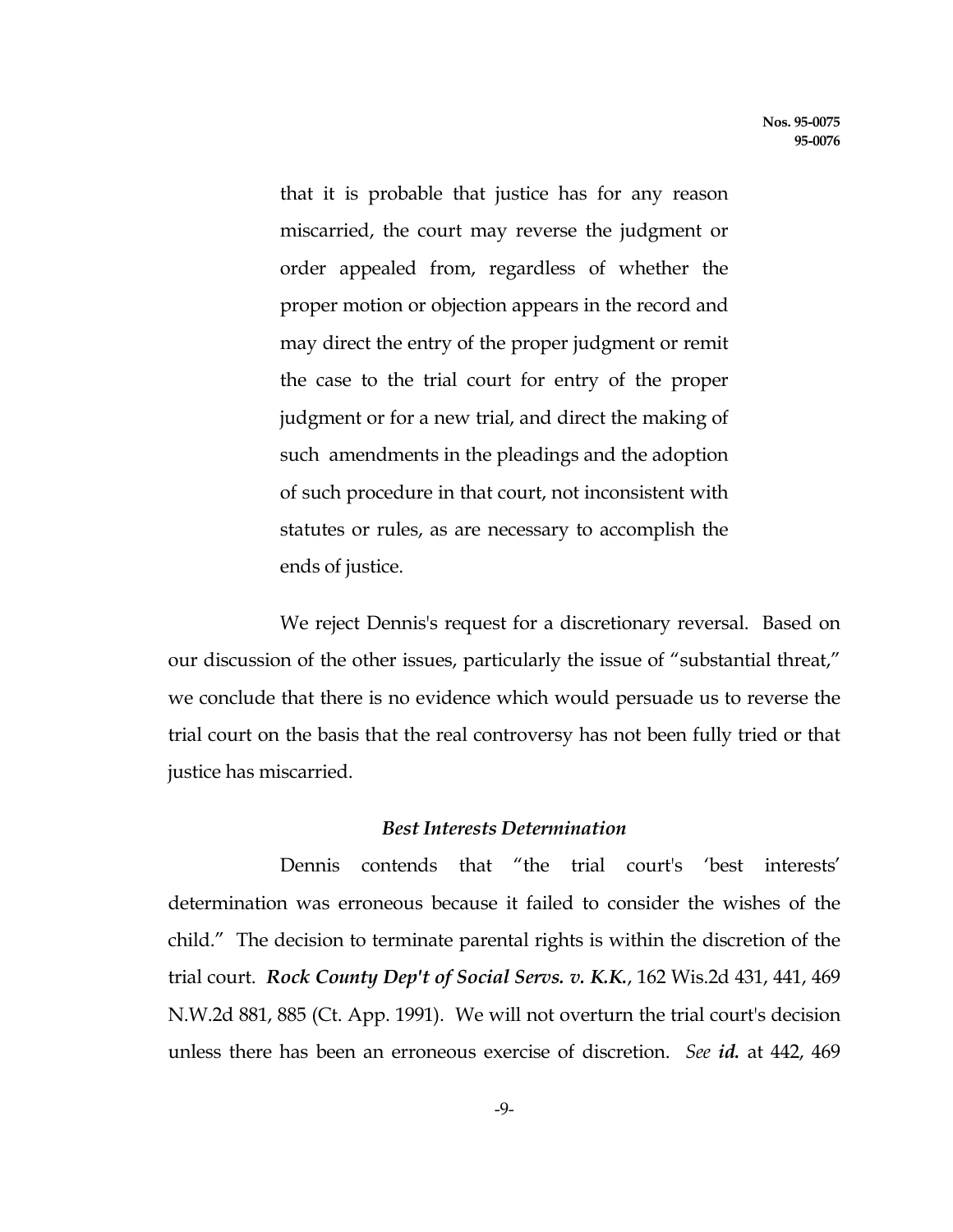N.W.2d at 885.

According to § 48.426(2), STATS., "The best interests of the child

shall be the prevailing factor considered by the court in determining the

disposition of all proceedings under this subchapter." Subsection (3) of § 48.426

# provides:

- Factors. In considering the best interests of the child under this section the court shall consider but not be limited to the following:
- (a) The likelihood of the child's adoption after termination.
- (b) The age and health of the child, both at the time of the disposition and, if applicable, at the time the child was removed from the home.
- (c) Whether the child has substantial relationships with the parent or other family members, and whether it would be harmful to the child to sever these relationships.
- (d) The wishes of the child.
- (e) The duration of the separation of the parent from the child.
- (f) Whether the child will be able to enter into a more stable and permanent family relationship as a result of the termination, taking into account the conditions of the child's current placement, the likelihood of future placements and the results of prior placements.

Dennis argues that the court never observed Guenther and did not make any explicit determination of Emil's wishes.

 The guardian ad litem contends that the trial court was allowed to rely upon the testimony of others at the dispositional hearing to ascertain the wishes of the children. The guardian ad litem asserts, and we agree, that it is his duty to inform the court of the children's wishes and to make recommendations to the court even if those recommendations are against the